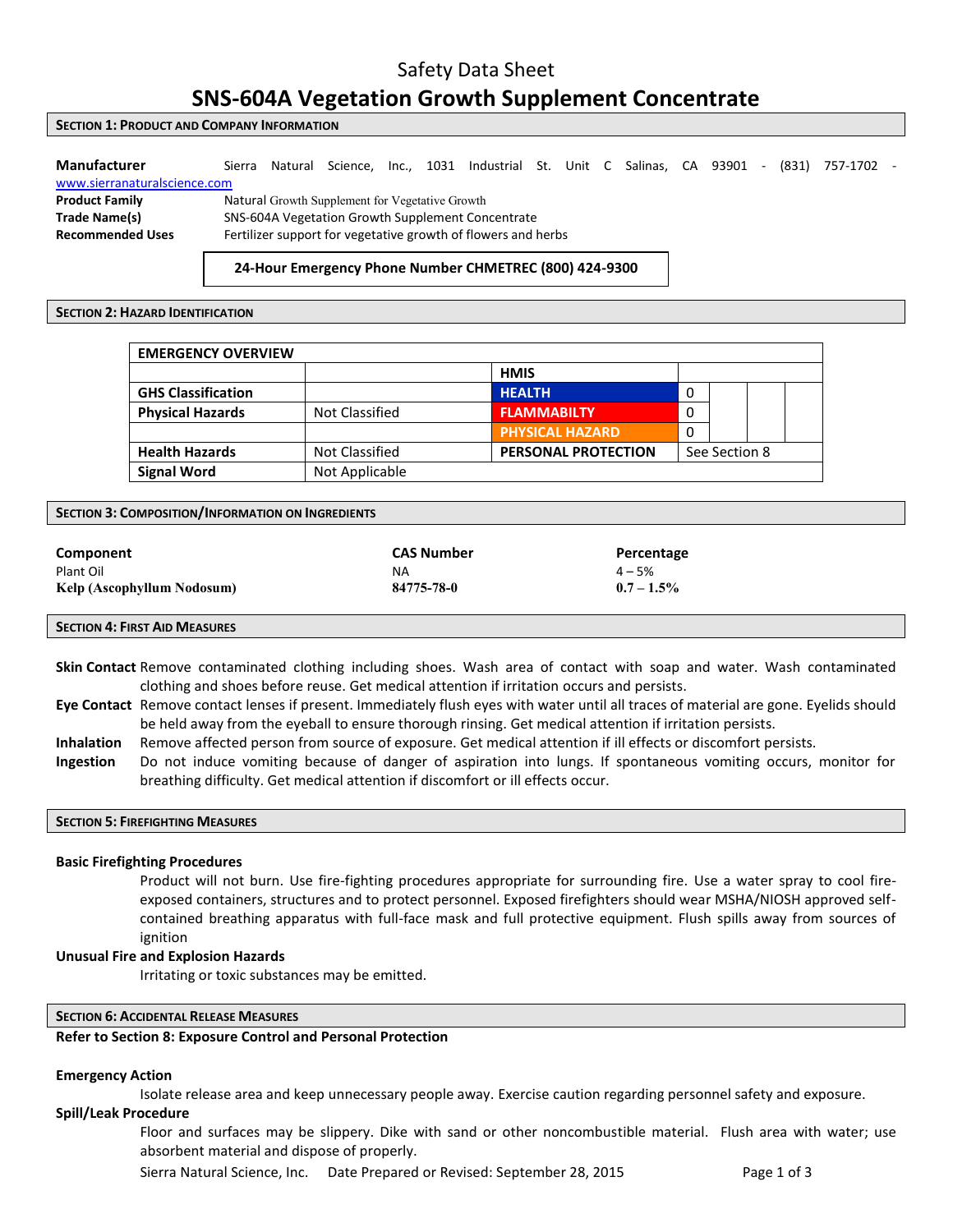### Safety Data Sheet

# **SNS-604A Vegetation Growth Supplement Concentrate**

#### **SECTION 7: HANDLING AND STORAGE**

### **Refer to Section 8: Exposure Control and Personal Protection**

- **Handling** Wear proper protective equipment to avoid prolonged contact with skin, eyes and clothing. Avoid breathing vapors or mists. Do not ingest. Use good hygiene practices when handling product, including changing and laundering work clothes after use. Get medical attention if you feel unwell. The shipping and storage container is not designed to be pressurized. Do not use pressure to empty the container as it may rupture. Containers should be completely drained, properly closed, and disposed of properly. Empty containers may contain residue or vapors. Do not cut, grind, drill, weld or reuse containers.
- **Storage** Store product in closed containers in a well-ventilated area away from heat, sources of ignition and incompatibles. Do not store in unlabeled containers.

### **SECTION 8: EXPOSURE CONTROL AND PERSONAL PROTECTION**

**Component Component ACGIH COMPONENT ACGIN** 

Not Applicable

**Engineering Controls**

Use exhaust ventilation to control vapor and mist.

### **Eye and Face Protection**

Always wear safety glasses; use face shield if splashing is possible.

### **Skin Protection**

Oil and chemical resistant gloves should be used to avoid prolonged or repeated contact.

### **Respiratory Protection**

A NIOSH or MSHA approved respirator should be used in areas with high vapor concentrations or misting.

### **SECTION 9: PHYSICAL AND CHEMICAL PROPERTIES**

| <b>Appearance/Physical State</b>                                                                                                                                                                          | Dark           | <b>Flash Point</b>                                                         | Not Applicable |  |  |
|-----------------------------------------------------------------------------------------------------------------------------------------------------------------------------------------------------------|----------------|----------------------------------------------------------------------------|----------------|--|--|
| <b>Specific Gravity (Water=1)</b>                                                                                                                                                                         |                | Upper/Lower Flammability Limits (Vol. %)                                   | Not Applicable |  |  |
| рH                                                                                                                                                                                                        | 3.5            | <b>Auto-ignition Temperature</b>                                           | Not Applicable |  |  |
| <b>Solubility in Water</b>                                                                                                                                                                                | Soluble        | <b>Decomposition Temperature</b>                                           | Not Determined |  |  |
| Odor                                                                                                                                                                                                      | Characteristic | Vapor Pressure (kPa at 20°C / 68°F)                                        | Not Determined |  |  |
| <b>Odor Threshold</b>                                                                                                                                                                                     | Not Determined | <b>Vapor Density (Air-=1)</b>                                              | Not Determined |  |  |
| <b>Melting/Freezing Point</b>                                                                                                                                                                             | Not Determined | Partition Coefficient (n-octanol/water)                                    | Not Determined |  |  |
| <b>Boiling Range</b>                                                                                                                                                                                      | Not Determined | Viscosity (40 $^{\circ}$ C mm <sup>2</sup> /s) or (cSt at 40 $^{\circ}$ C) | Not Determined |  |  |
| <b>Initial Boiling Point</b>                                                                                                                                                                              | 212 °F         | <b>Critical Temperature</b>                                                | Not Determined |  |  |
| Note: Physical and chemical properties are provided for safety, health and environmental considerations only and may not<br>fully represent product specifications. Those should be requested separately. |                |                                                                            |                |  |  |

### **SECTION 10: STABILITY AND REACTIVITY**

| Reactivity                                        | Does not react under normal conditions of use. |  |  |  |  |
|---------------------------------------------------|------------------------------------------------|--|--|--|--|
| <b>Chemical Stability</b>                         | Stable under normal conditions of use.         |  |  |  |  |
| Stability/Incompatibility                         | Avoid contact with strong oxidizers.           |  |  |  |  |
| <b>Conditions to Avoid</b>                        | Open flame or sources of ignition.             |  |  |  |  |
| <b>Hazardous Reactions/Decomposition Products</b> |                                                |  |  |  |  |
|                                                   |                                                |  |  |  |  |

Does not decompose under normal conditions.